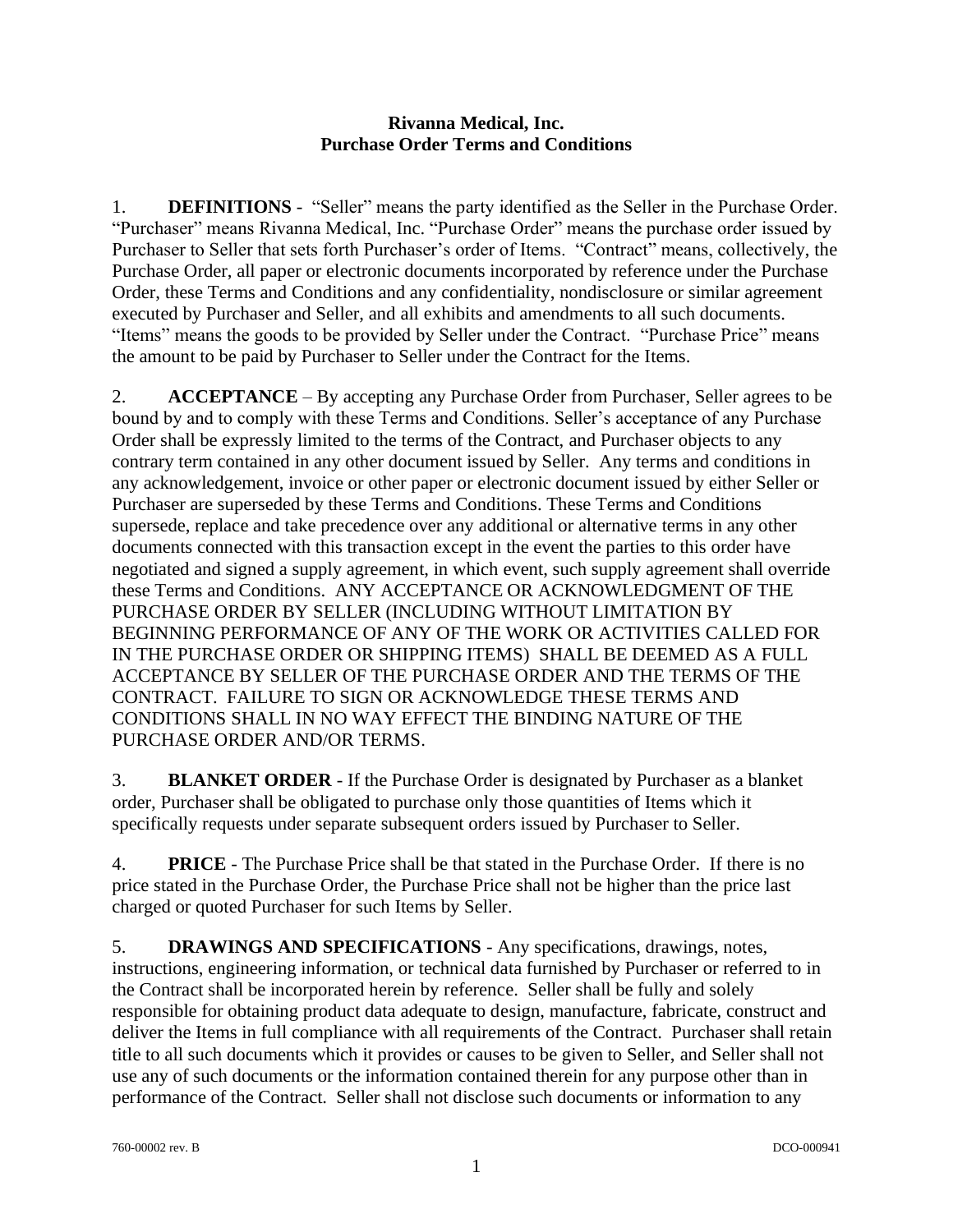party other than Purchaser or a party duly authorized by Purchaser. Upon Purchaser's request, Seller shall promptly return to Purchaser all such documents and copies thereof. Notwithstanding the foregoing, if Purchaser and Seller are parties to a confidentiality, nondisclosure, or similar agreement, the more stringent terms as between such agreement and these Terms and Conditions shall control.

6. **DELIVERY; TAXES** - The Seller shall deliver the Items to Purchaser on the date(s) indicated in the Contract. If Seller anticipates that it will not deliver the Items on the date(s) indicated, Seller shall immediately notify Purchaser by electronic transmission and overnight delivery of the anticipated failure and the anticipated actual delivery date. If Seller fails to make delivery of any part of the Items on the date(s) indicated in the Contract, the Purchaser may terminate the Contract and pursue all remedies available to it. All shipments of Items shall be delivered F.O.B. to the destination designated by Purchaser in the Contract, and title and risk of loss shall remain with Seller until such Items in a completed state are received by Purchaser, its agent or consignee regardless of whether or not Purchaser has made full payment for the Items. If expedited shipment is necessary in order for Seller to fulfill its delivery obligations, Seller shall pay the difference between express charges and the charges for the manner of shipping set forth in the Contract. Seller, or the carrier it uses to deliver the Items, whichever is applicable, shall (a) maintain at least a "satisfactory" safety rating from the U.S. Department of Transportation and shall provide Purchaser with written proof of such rating on request if the carrier is a motor carrier, and (b) shall maintain comprehensive general liability, bodily injury and property damage insurance in not less than the amount required by Section 17 of these Terms and Conditions, unless a larger amount is required by any federal, state, or local regulatory agency, in which event such larger amount shall be maintained. Unless otherwise provided by law, Seller shall pay all sales, use, excise, and other taxes, charges, and contributions now or hereafter imposed on, or with respect to or measured by the Items furnished hereunder or the compensation paid to persons employed in connection with performance hereunder and Seller shall hold Purchaser harmless and indemnify Purchaser against any liability and expense by reason of Seller's failure to pay such taxes, charges, or contributions.

7. **WARRANTY** - Seller warrants that the Items will (a) be of merchantable quality; (b) be fit for the Purchaser's particular purposes; (c) be of high quality and be free from defects in material and workmanship; (d) comply with the Purchaser's specifications, performance guarantees and requirements; (e) not infringe any intellectual property rights and (f) comply with all applicable codes and industry standards. Seller further warrants that it shall perform all work under the Contract in a diligent, careful, and workmanlike manner and shall obtain and maintain all permits and licenses required with respect to the Items. Seller also warrants that all Items shall be sold or provided by Seller to Purchaser free and clear of any liens and encumbrances. Seller's warranties and guarantees shall survive inspection, delivery and acceptance of the Items and/or payment by Purchaser. If the Items do not conform to any of these warranties, then, at Purchaser's option, Seller shall promptly repair or replace the defective Items, F.O.B. Purchaser's designated site at Seller's expense. In the event that, in the reasonable opinion of Purchaser, Seller cannot repair or replace the Items within a reasonable time, then Purchaser may take all steps necessary to have the breach cured and/or may terminate the Purchase Order and/or the Contract. In any event, Seller shall be responsible for all expenses and damages which Purchaser incurs because of the breach. The foregoing warranties and obligations shall also apply to the Items supplied by Seller in such repair, replacement or re-performance. Disclaimers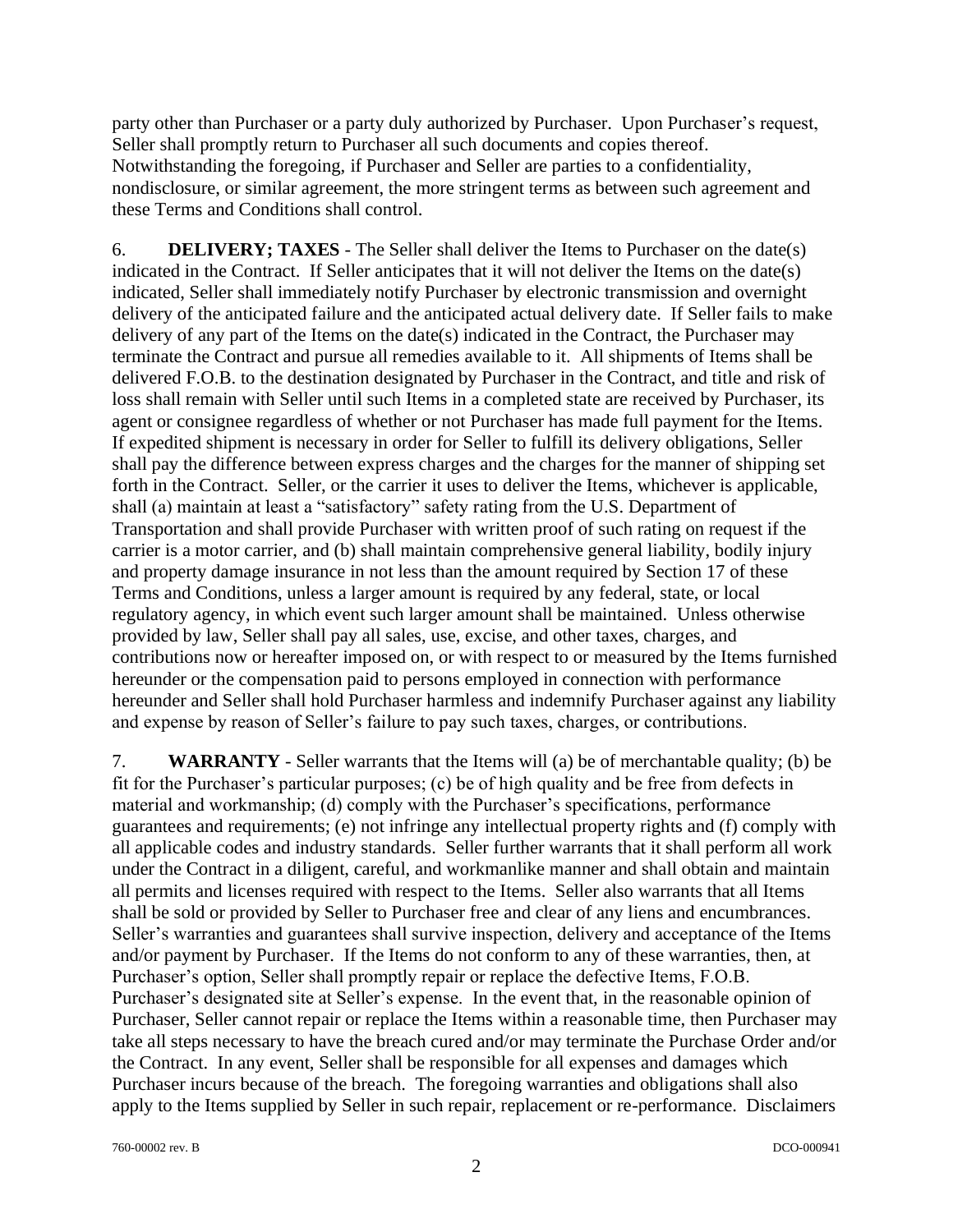of express or implied warranties and limitations of liability in any Seller document will be of no effect unless specifically agreed to in writing by Purchaser, and even then shall not apply in the event of bad faith by the Seller in the performance of the Contract.

8. **CHANGES** – A Purchase Order may be revoked by Purchaser at any time prior to acceptance by Seller. Following acceptance by Seller of a Purchase Order, Purchaser shall have the right to make changes (including additions, reductions and/or deletions) from time to time in the Items, any specifications and/or drawings which are a part of the Contract, method of shipment or packing and/or the time and/or place of delivery. Purchaser shall give Seller written notice of any such change, which notice may include any increase or decrease in the cost of or the time required for performance of the Contract determined by Purchaser to be appropriate. Any claims by Seller for adjustments to Purchaser's change order must be asserted in writing to Purchaser not more than ten (10) calendar days after such receipt by Seller or such claim shall be null and void.

9. **PAYMENTS AND INVOICES** - The specific terms of payment for all Items are stated in the Purchase Order. Unless otherwise specified there or in a separate written instrument signed by Purchaser, no invoice shall be issued by the Seller prior to the shipment or performance of the Items covered thereby, and no payment shall be made prior to receipt of such Items and of a proper invoice for such Items. Seller shall indicate the appropriate Purchaser purchase order number on the invoice and shall deliver it to the address specified by Purchaser from time to time. All claims for money due from Purchaser shall be subject to set-off by Purchaser by reason of any claim arising out of the Contract or any other transaction with Seller.

10. **INSPECTION** - Purchaser may inspect any Items ordered hereunder during their manufacture, construction or preparation at reasonable times and shall have the right to inspect such Items at the time of their delivery and/or completion. Items furnished hereunder may at any time be rejected for defects revealed by inspection or analysis even though such Items may have previously been inspected and accepted. Such rejected Items may, at Purchaser's option, be removed and/or returned to Seller for full refund to Purchaser, including removal, shipping and transportation charges. Purchaser's failure to inspect or reject non-conforming goods or failure to detect defects by inspection shall not relieve Seller from any responsibilities or obligations hereunder.

11. **INTELLECTUAL PROPERTY** - The Seller releases and shall indemnify and hold harmless the Purchaser, its customers, contractors and agents from any and all claims for infringement of any patent, copyright or trademark, trade secret, or other form of intellectual property, whether or not registered, by reason of the design, manufacture, purchase, use or sale of the Items and shall indemnify the Purchaser for all costs, expenses, judgments, liability and damages, including attorneys' fees, which the Purchaser may incur or have rendered against it by reason of any alleged infringement. Purchaser reserves the right to be represented in any infringement proceeding without relieving Seller of any of its obligations hereunder. In the event an injunction is obtained against use of the Items, Seller shall do any or all of the following requested by Purchaser: (a) procure for Purchaser the right to continue using the Items; (b) replace the Items with equivalent or better non-infringing Items; (c) modify the Items, so that they become non- infringing, provided such Items perform in an equivalent or better manner in all respects.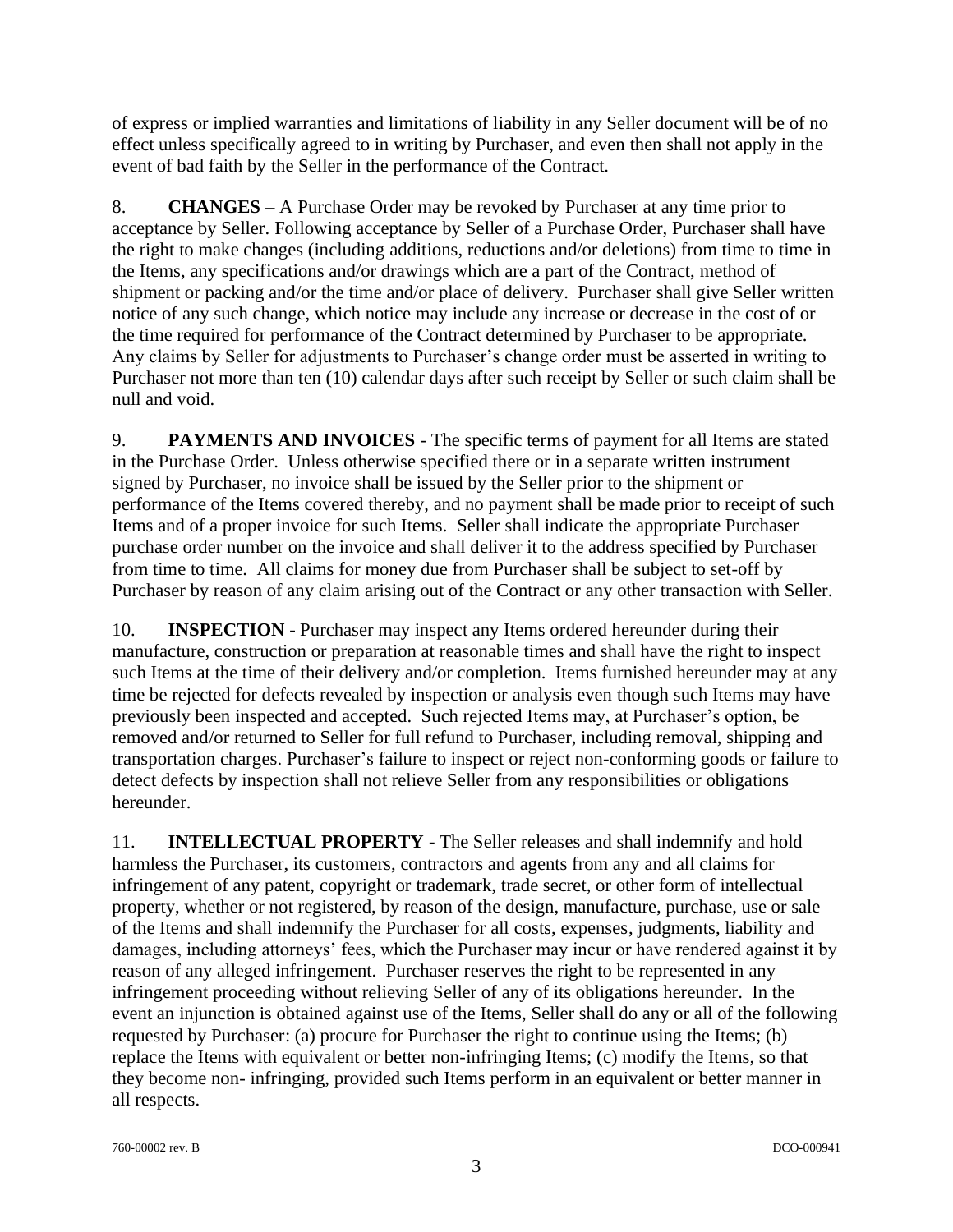12. **COMPLIANCE WITH LAWS AND REGULATIONS** - Seller warrants that neither any of the Items provided to Purchaser nor their manufacture, fabrication, construction, transportation or use shall violate or cause Purchaser to be in violation of any federal, state or local law, code, ordinance, regulation, standard, rule, requirement or order. In the event of any conflict between the provisions of any laws, codes, ordinances, regulations, standards, rules, requirements or orders described in this Section 12, the more or most stringent provisions shall apply. Seller shall promptly take, at its expense, all action necessary to make all Items comply with the applicable federal, state or local laws, codes, ordinances, regulations, rules, standards, requirements or orders after Seller receives from either the applicable agency or Purchaser a notice that a violation exists with respect to the Items. If Seller fails to promptly take such action, Purchaser may take all such action at Seller's expense. Seller shall also be liable for the payment of any penalties and/or fines imposed as a result of the failure of any Item provided by or for Seller hereunder to comply with all of the above requirements.

13. **USE OF PREMISES** – To the extent that Seller performs any work in regard to the Items on Purchaser's premises, Seller shall perform all work in such manner as to cause minimum interference with the operations of Purchaser and of other persons or entities on Purchaser's premises. Seller shall take, and cause Seller's and employees, agents, licensees and permittees to take all necessary precautions (including those required by Purchaser's safety regulations) to protect the premises and all persons and property thereon from damage or injury. Upon completion of the work, Seller shall leave Purchaser's premises clean and free of all equipment, waste materials and rubbish.

14. **LEGAL COMPLIANCE** - In performance of the Contract and every activity connected with the Contract, Seller shall fully comply with all applicable laws, ordinances, rules and regulations and when requested, shall furnish evidence satisfactory to Purchaser of such compliance, Without limiting the foregoing, Seller warrants and agrees that (a) all articles and materials furnished with respect to the Items were and shall be produced in compliance with the Fair Labor Standards Act of 1938 as amended; (b) that Seller has and shall comply with the provisions of the Occupational Safety and Health Act of 1970, as amended, and the standards and regulations issued thereunder, and in particular that standard requiring certain manufacturers and others to provide warning labels on all containers and to issue Material Safety Data Sheets to purchasers; and (c) in the event this Order involves a government contract or subcontract, the "Equal Employment Opportunity Clause" as set out in Section 202 of Executive Order 11246, as amended, is incorporated herein by specific reference.

15. **LIENS** - If at any time there shall be evidence of the existence of any such lien or claim for work done or materials or equipment furnished by Seller or any other party in connection with the Contract, Purchaser may use money then due or to become due under the Contract to discharge such lien or satisfy such claim and may credit such amounts against the amounts due or to become due to the Seller.

16. **INDEMNITY** – Seller releases and shall indemnify and hold Purchaser and its agents, consignees, employees and representatives, and their respective successors and assigns harmless from and against all expenses, costs, charges, damages, judgments, claims, suits, losses, fines, penalties or liabilities, including attorneys' fees, of every kind whatsoever by reason of, arising out of, or in any way connected with (i) its breach, default, performance, or nonperformance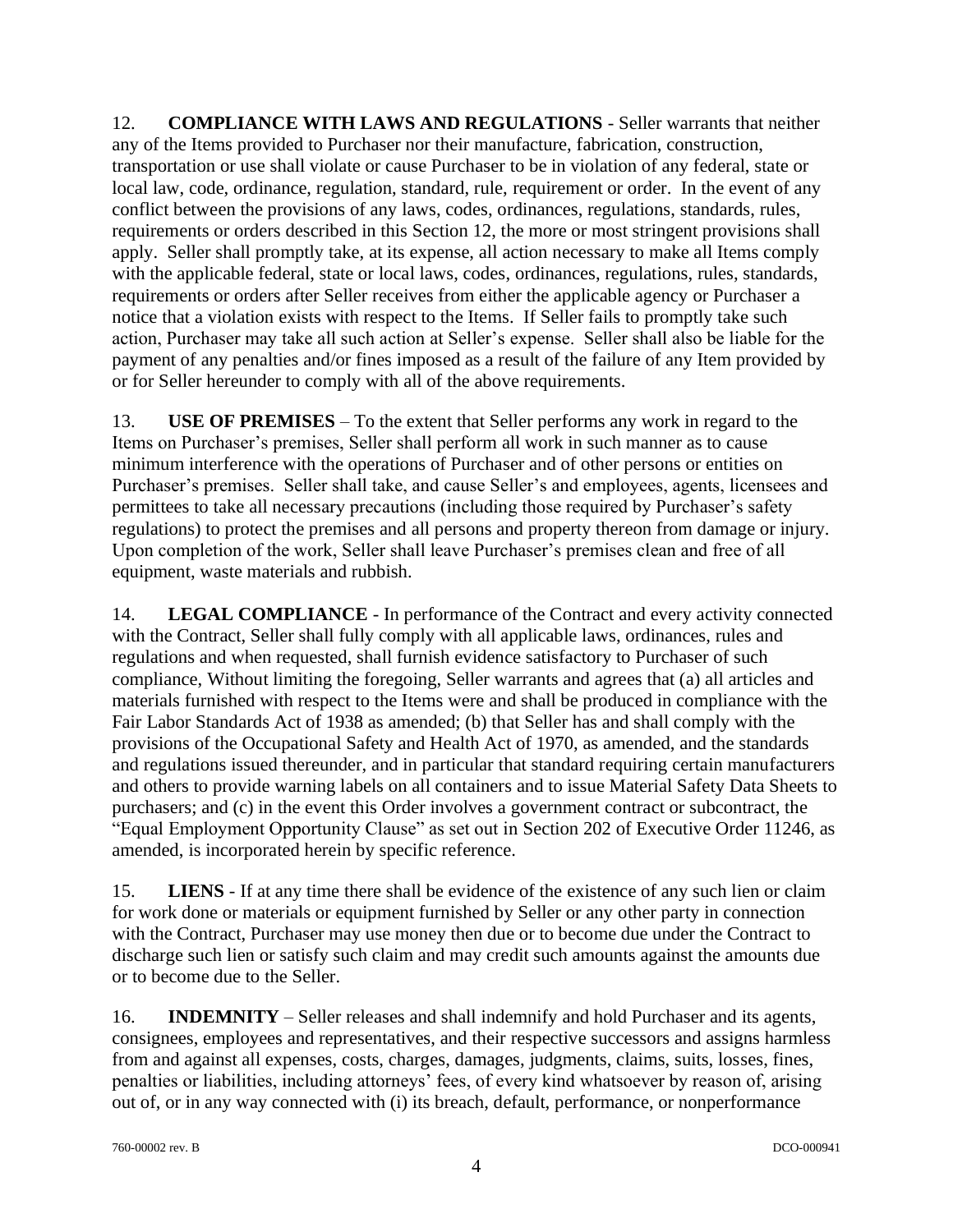under the Contract or (ii) any injury, disease, or death of persons or damage to or loss of any property (including but not limited to Purchaser's premises) or the environment resulting from or in connection with the Items or its performance or nonperformance of the Contract. This indemnification shall be in addition to the warranty obligations of the Seller.

17. **INSURANCE** - Seller shall have and maintain with a carrier or carriers acceptable to Purchaser at least the following minimum insurance at Seller's expense for the duration of the Contract (including all warranty periods thereunder) covering all of Seller's obligations under the Contract: (a) Workers' Compensation - Statutory; (b) Employer's Liability - Bodily Injury by Accident - \$1,000,000 each accident; Bodily Injury by Disease - \$1,000,000 each employee; Bodily Injury by Disease - \$1,000,000 policy limit; (c) Commercial General Liability (Bodily Injury, including premises, contractual, products liability or completed operations coverage) \$2,000,000 in the aggregate; \$1,000,000 each occurrence in the aggregate with a single excess umbrella coverage of not less than \$5,000,000 for combined bodily injury and property damage; (d) Commercial General Liability (Property Damage, including premises, contractual, products liability or completed operations coverage with the explosion, collapse and underground damage exclusions deleted) \$1,000,000 each occurrence; \$1,000,000 in the aggregate; (e) Business Automobile Liability Bodily and Property Damage, \$1,000,000 combined single injury limit and each occurrence; (f) Errors and Omissions Liability - not less than \$2,000,000 per year covering Seller's obligations under the Contract with a per claim deductible satisfactory to Purchaser. The completed operation coverage of the products liability coverage described above under the commercial general liability insurance shall be kept in effect for the longer of two years from the date of Purchaser's initial commercial use of the Items or the period stated in the first sentence of this section. None of the above insurance coverage shall be cancellable except upon thirty (30) days' prior written notice to the Purchaser and to all other insured parties, and Seller shall provide Purchaser with a copy of any such cancellation notice immediately after Seller's receipt of it. Seller shall include Purchaser as an additional insured on all liability insurance. In addition to the provisions of Section 16, in the event of a lawsuit or claim by an employee of Seller or of any of its subcontractors against Purchaser, or any of Purchaser's agents, officers, directors, or employees for any injury (including, but not limited to death) or disease arising out of, related to, or claimed to have arisen out of or to have been related to the employee's employment in the performance of the Contract, Seller, on behalf of itself and its Workers' Compensation carrier, hereby transfers and assigns to Purchaser and shall cause each of its subcontractors to transfer and assign to Purchaser any and all liens or subrogation rights that it, they or its or their insurers may have for Workers' Compensation benefits paid to such employee. Seller also waives, for itself and its insurers, all rights of recovery against Purchaser and its employees which Seller or its insurers may have for any loss related to the Items that is insured against herein. On Purchaser's request, Seller shall provide certificates of insurance and renewals evidencing such insurance coverage.

18. **TERMINATION, SUSPENSION OR DELAY** - Purchaser shall have the right at any time to terminate, suspend, or delay the Contract in whole or in part by prior written notice to Seller. In the case of termination of the Contract, Seller shall then transfer to Purchaser, in accordance with Purchaser's directions, all materials and all information accumulated, specifically prepared or acquired by Seller for use in the performance of the Contract. The Seller shall, if directed by the Purchaser and to the extent stated in the notice of termination, suspension or delay, make all efforts necessary to preserve the work in progress and to protect the Items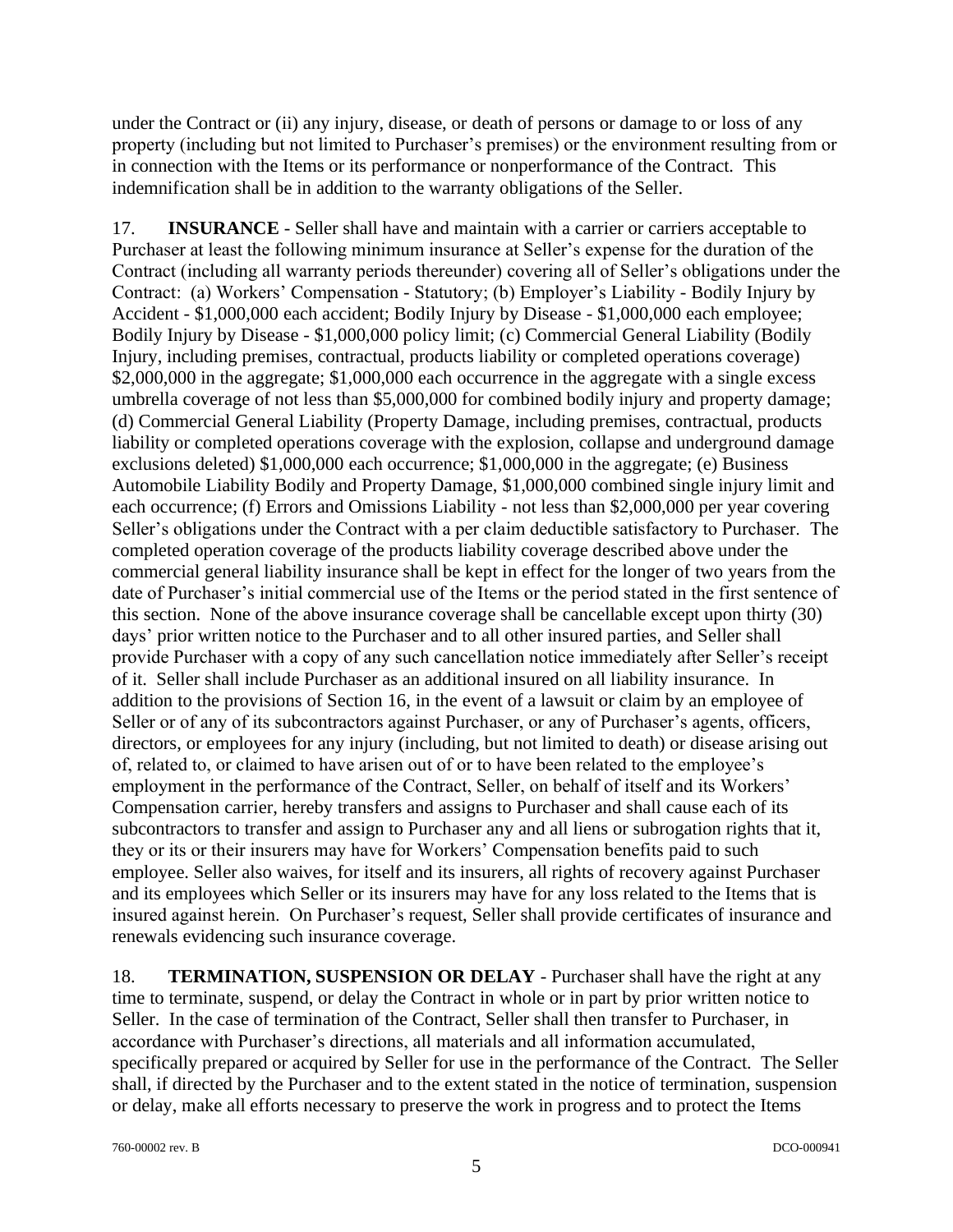whether still at Seller's manufacturing facilities or in transit to Purchaser's facilities. If Seller is not then in default in the performance of any of its obligations hereunder, and if Seller has taken reasonable steps to mitigate its damages resulting from such termination, Purchaser shall pay to Seller, as Seller's sole and exclusive remedy for termination under this Section 18, to the extent not already paid to Seller, an amount equal to: (a) the reasonable and documented costs incurred by Seller in accordance with the Contract prior to Seller's receipt of notice of termination, plus, (b) the reasonable and documented costs and charges incurred by Seller in winding up its activities under the Contract prior to the effective termination date, provided, however, that the amounts listed in (a) and (b) of this Section 18 plus prior payments to Seller shall in no event exceed the Purchase Price. Before Purchaser resumes performance under the Contract following such suspension or delay, Seller and Purchaser shall negotiate in good faith on the adjustments, if any, which may be required in payments to Seller or in the Purchase Price to avoid inequities either to Seller or Purchaser.

19. **DEFAULT** - If the Seller: (a) becomes insolvent; (b) has a petition under any chapter of the bankruptcy laws filed by or against it; (c) makes a general assignment for the benefit of its creditors; (d) has a receiver requested or appointed to it; or (e) breaches, defaults, or otherwise fails to comply with any of its representations, warranties, agreements, or other obligations under the Contract, then in any such case Purchaser may, in addition to any other rights set forth in the Contract or available to Purchaser at law or in equity, at its option either cure the default at Seller's expense or terminate the Contract after first giving Seller ten (10) days written notice to cure such default, if Seller has failed to cure such default within such ten (10) day period. At any time after such termination, Purchaser may do any or all of the following: (i) take possession of the Items wherever they may be located and in whatever state of completion they may be together with all drawings and other information necessary to enable Purchaser to have the Items completed, installed, operated, maintained and/or repaired; (ii) pay to Seller any amount then due under the Contract after taking full credit for any offsets to which Purchaser may be entitled; (iii) contract with or employ any other party to finish the Items; and (iv) collect from the Seller any additional costs, expenses, losses or damages which Purchaser may suffer.

20. **PURCHASER'S RIGHT AND REMEDIES** - Any rights or remedies granted to Purchaser in any part of the Contract shall not be exclusive of, but shall be in addition to, any other rights or remedies granted in any other part of the Contract and to any other rights or remedies that Purchaser may have at law or in equity.

21. **PACKING AND MARKING** - All Items shall be packed, crated and braced to prevent damage or deterioration with no charges being paid by Purchaser for packing, crating or bracing. The contents of each shipping container shall be clearly identified on the outside of the container, and the applicable Purchase Order number for the contents shall be clearly stated on the outside of each such container.

22. **CONFIDENTIAL TREATMENT** - Seller shall not disclose in any advertisement or promotional material or in any other manner, without the prior written consent of Purchaser in each instance that Purchaser has purchased or contracted to purchase the Items ordered.

23. **ASSIGNMENT** - Seller may not assign or subcontract the Contract or any right thereunder without the prior written consent of Purchaser, provided that if Purchaser consents to